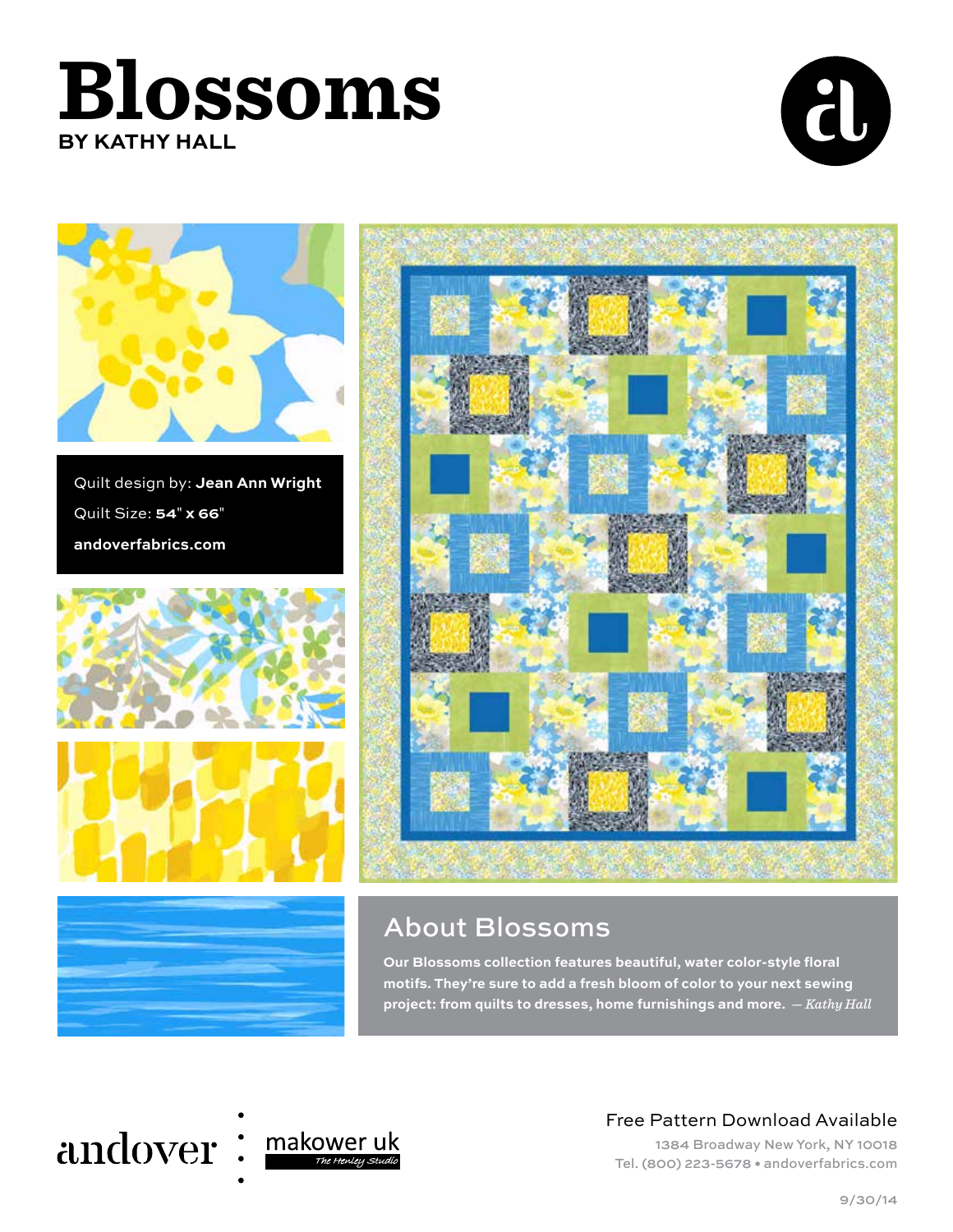# **Blossoms Quilt**

Introducing Andover Fabrics new collection: **BLOSSOMS** by Kathy Hall

### Quilt designed by Jean Ann Wright

Quilt finishes 54" x 66" 21 Blocks: 8" x 8"

*A large-scale floral print dances between simple patchwork blocks in this throw-size quilt. The piecing is easy enough for a novice quilter.* 

# **Cutting Directions**

**Note:** Read assembly directions before cutting patches. All measurements are cut sizes and include **4**" seam allowances. Borders are cut the exact lengths required plus <sup>1</sup>/<sub>4</sub>" seam allowances. WOF designates the width of fabric from selvedge to selvedge (approximately 42" wide). **Making the Quilt**

#### **Fabric A**

Cut (14) squares 8**2**" x 8**2**" Cut (7) rectangles 4**2**" x 8**2**"

#### **Fabric B**

Cut (2) side borders 4**2**" x 58**2**", cut lengthwise Cut (2) top/bottom borders 4**2**" x 54**2**", cut lengthwise  $Cut(7)$  squares  $4\frac{1}{2}$ " x  $4\frac{1}{2}$ "

#### **Fabric C**

Cut (28) rectangles 2**2**" x 6**2**"

#### **Fabric D**

 $Cut(7)$  squares  $4\frac{1}{2}$ " x  $4\frac{1}{2}$ "

#### **Fabric E**

Cut (28) rectangles 2**2**" x 6**2**"

#### **Fabric F**

Cut (7) strips 2**2**" x WOF for binding Cut (28) rectangles 2**2**" x 6**2**"

#### **Fabric G**

Cut (2) side borders 1**2**" x 56**2**", cut crosswise and pieced Cut (2) t/b borders 1**2**" x 46**2**", cut crosswise and pieced  $Cut(7)$  squares  $4\frac{1}{2}$ " x  $4\frac{1}{2}$ "

#### **Backing**

Cut (2) panels 37" x 62", pieced to fit quilt top with overlap on all sides

### **Fabric Requirements**

|                 |                 | Yardage              | Fabric     |
|-----------------|-----------------|----------------------|------------|
| <b>Fabric A</b> | blocks          | $1\frac{1}{4}$ yards | 7699-B     |
| <b>Fabric B</b> | blocks, border  | $1\frac{3}{4}$ yards | *7700-B    |
| <b>Fabric C</b> | blocks          | $\frac{1}{2}$ yard   | $7701 - B$ |
| <b>Fabric D</b> | blocks          | $\frac{1}{4}$ yard   | 7701-BY    |
| <b>Fabric E</b> | blocks          | $\frac{1}{2}$ yard   | 7701-C     |
| <b>Fabric F</b> | blocks, binding | 1 yard               | 1867-G31   |
| *Fabric G       | blocks, border  | $\frac{1}{2}$ yard   | A-T-Cobalt |
| <b>Backing</b>  |                 | $3\frac{1}{2}$ yards | *7700-B    |
|                 |                 |                      |            |

**1.** The 21 blocks are made with a partial seam technique. With right sides together, position a Fabric C rectangle on top of a B square with top edges aligned. Stitch from the top edge, and stop stitches 1" away from the bottom edge (Diagram 1). Working in a counterclockwise order, align a second rectangle along the top of the unit and stitch from edge to edge (Diagram 2). Add a third rectangle on the left side and a fourth rectangle on the bottom. Finish stitching the partial seam. Make 7 each of block X, block Y, and block Z.



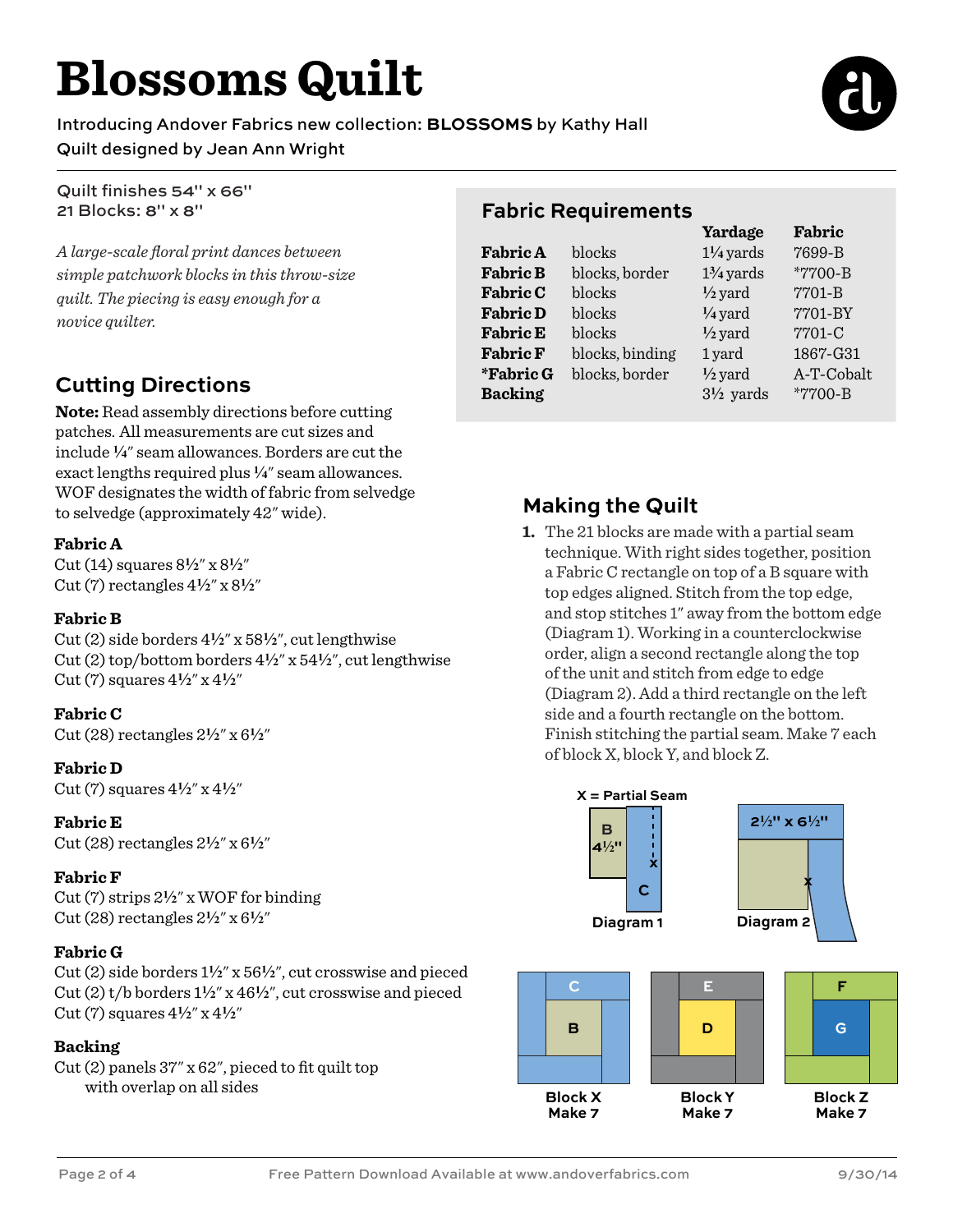## **Blossoms Quilt**

- **2.** Referring to the Quilt Diagram, arrange the blocks and Fabric A squares and rectangles into 7 horizontal rows. Join the blocks in rows, and then join the rows.
- **3.** Sew Fabric G borders to the quilt, and sew Fabric B borders to the quilt.

### **Finishing the Quilt**

**4.** Layer the quilt with batting and backing and baste. Quilt in the ditch around borders and block patches. Quilt around the Fabric A printed motifs. Bind to finish the quilt.



#### **Quilt Diagram**